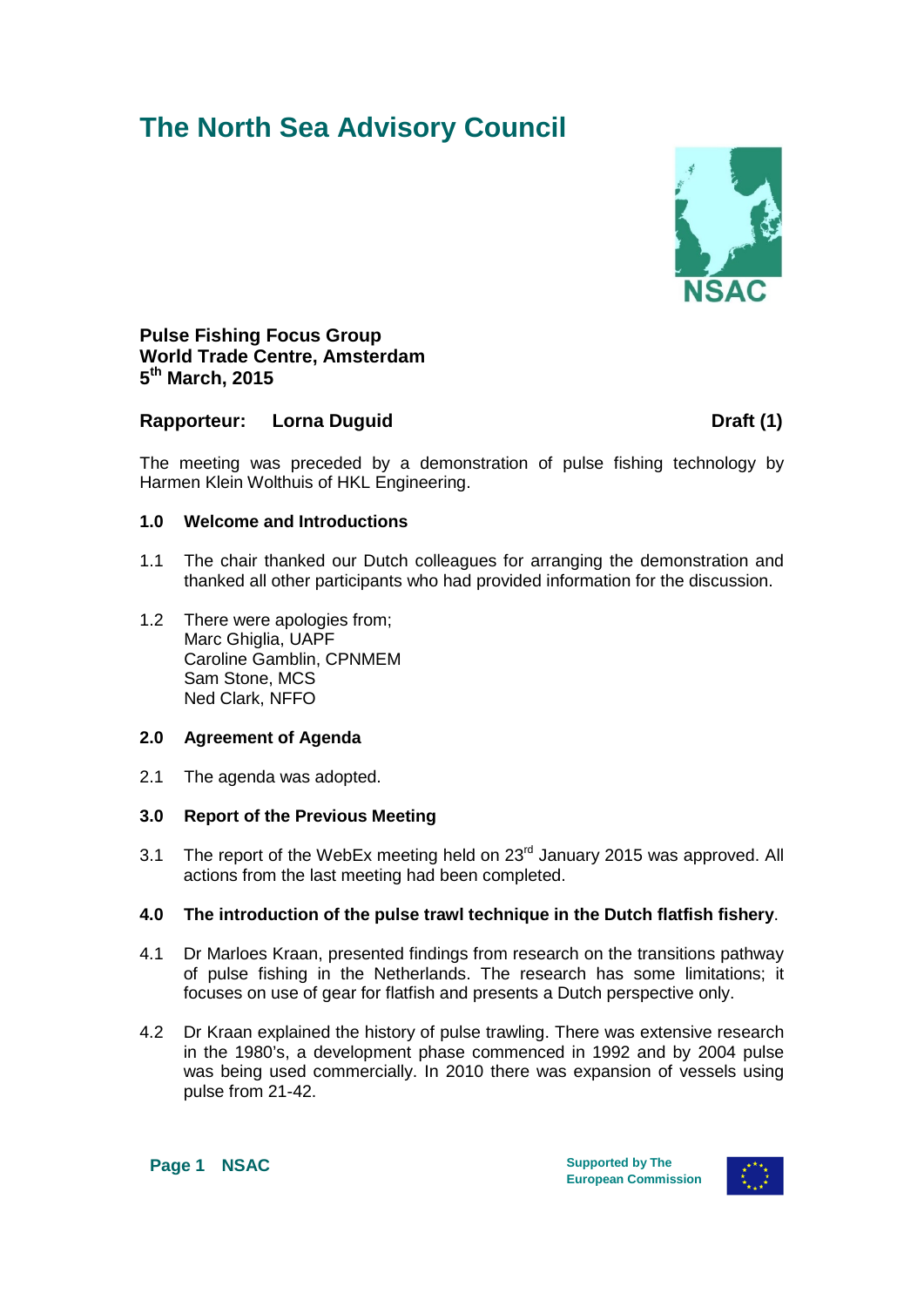4.3 The key factors that influenced this transition were considered to be; 2004/5 - The commercial sector linked to the EC and ICES was asked to provide provide **research**.

2006 – Research was established at European level.

2007 – The Dutch fishing sector withdrew its support from the pilot, due to technical problems. People did not believe in the technique due to risk and cost. A debate about pulse v's beam trawl followed.

2007-2010 - A fisher's innovation platform was established. A report, "fishing with headwind" was published which was influential in technology development. It recommended establishing an innovation platform providing study groups and finance to improve fishing practices. During this period the oil price increase promoted pulse as alternative due to reduced fuel consumption.

2010 – Two pulse manufacturing companies were developing the technology. One leading fishing company ordered 4 pulse vessels and expansion followed.

- 4.4 The lessons learned from this history include;
	- a. The transition process was influenced at many levels; gear development, government subsidies, oil price and the sustainable fisheries debate.
	- b. Competition heavily influenced the transition pathway i.e. 2 commercial companies developing the technology.
	- c. There were 2 transition trajectories; one within the Netherlands and a second at European level.
	- d. The transition pathway had a strong technological character.
- 4.5 Dr Kraan explained that there are two ways to view technology and society interlinkages. The first is that pulse solves a problem, the other viewpoint is that pulse fishing is a problem. She explained that a third way is that technology development should always relate to society. We should aim to avoid technological push but understand social practices and influence them. In the case of pulse, people are scared of electricity and this influences their behaviour and opinion. She advised that the best way to progress is to agree a long term vision for use of a specific technology.
- 4.6 Following the presentation a number of questions were asked. Peter Breckling asked why a ban in electrical fishing was introduced in 1988, was it based on good reasoning and what had changed since then? Dr Kraan thought the ban had been based on insecurity about efficiency of new gear, to catch sole. In addition the use of electricity to catch tuna in the Mediterranean had influenced banning this type of fishing.
- 4.7 Dr Breckling asked if there were any ecological reasons for ban. It was considered not. The main driver for the ban had been problems with respecting TAC's, catch capacity was a problem. Fishing with pulse was thought to increase the catch so the ban was introduced.
- 4.8 Dr Kraan was asked to comment on basic impact assessments and environmental assessments. The group were informed that this had not been part of the research agenda until ICES involvement. Environmental assessments had followed along with ICES advice in 2009.

**Page 2 NSAC** Supported by The

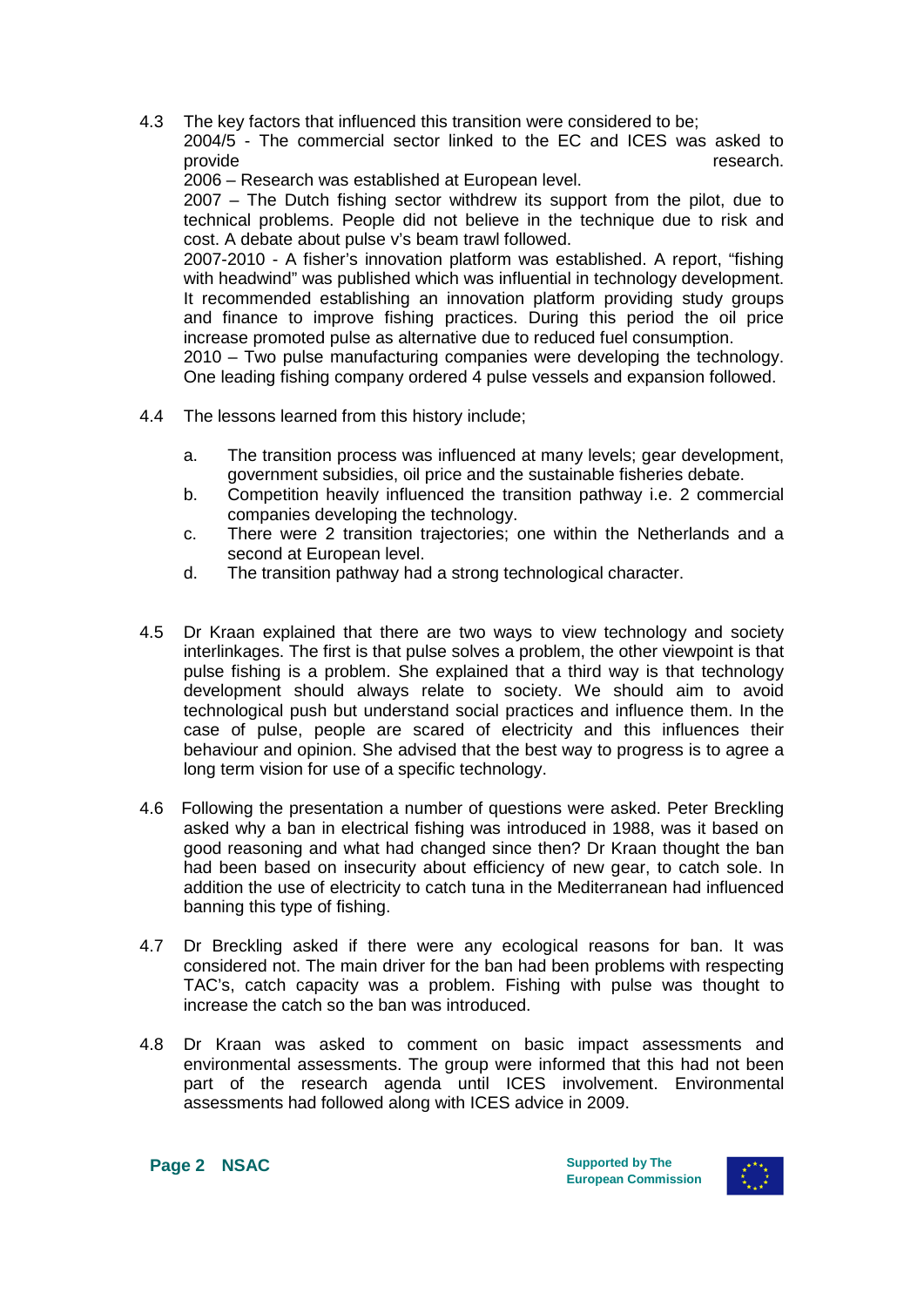- 4.9 Pim Visser thought that lessons could be learned from the process. How was it possible to steer away from polarisation? Dr Kraan informed the group that the current situation was the result of technological push by those people who needed it with not enough transparency. She recommended that in developing new technology or techniques to be open and discuss it as much as possible, have a broad platform of debate across a number of countries.
- 4.10 Jerry Percy thought that effective baseline assessments were missing. He asked how all the research has been undertaken without a baseline assessment. Peter Breckling thought that it was a problem for society, what level of impact do we accept and identify reference points he thought that there was no clear view of this in a formalised way. Experts are doing research but it was not so clear and transparent to make sense to all. Pim Visser commented that impact assessments were a recent development. We do not have full impact assessments on beam at the moment.
- 4.11 Peter Breckling noted that there was a long history to this type of fishing and only now some interest groups have organised criticism against the method. He wondered why they done this now and asked why they were not aware of developments over a number of years.

#### **5.0 Legal Framework**.

- 5.1 At our previous meeting were given a presentation from the Dutch government regarding the legal aspects. We were informed that we had been given an English version of paper which was available on the NSAC website along with a list of questions and answers from the last meeting.
- 5.2 Kees Voght of the Dutch Government provided an update. He reported that all fishermen had received a document outlining their legal requirements; they must keep a technical file with details of the gear they are using combined with reading of a black box containing information of their last 100 hauls. This would be the basis for a control and enforcement framework.
- 5.3 Following the last meeting he had provided information about licences given in response to questions raised about the legal basis for the pilot. The need for giving more licences had been based on sufficient scientific basis, in addition there was a political need, and it had been a combination of factors.
- 5.4 Antony Viera thought that this did not address the fact that the project had been started without taking into account advice of the NSAC as required in Article 14. He asked why it the issue had not been taken to ICES. Kees Voght said the Dutch government was keen to take into account NSAC views and there was now an opportunity for stakeholders to list questions to build into the research agenda. He confirmed that the research agenda would cover the whole of the North Sea.
- 5.5 Heather Hamilton asked for clarification regarding the timescale of the current pilot. She was informed that the pilot commenced in Feb 2014 and would run over five years until 2019.

**Page 3 NSAC** Supported by The

**European Commission**

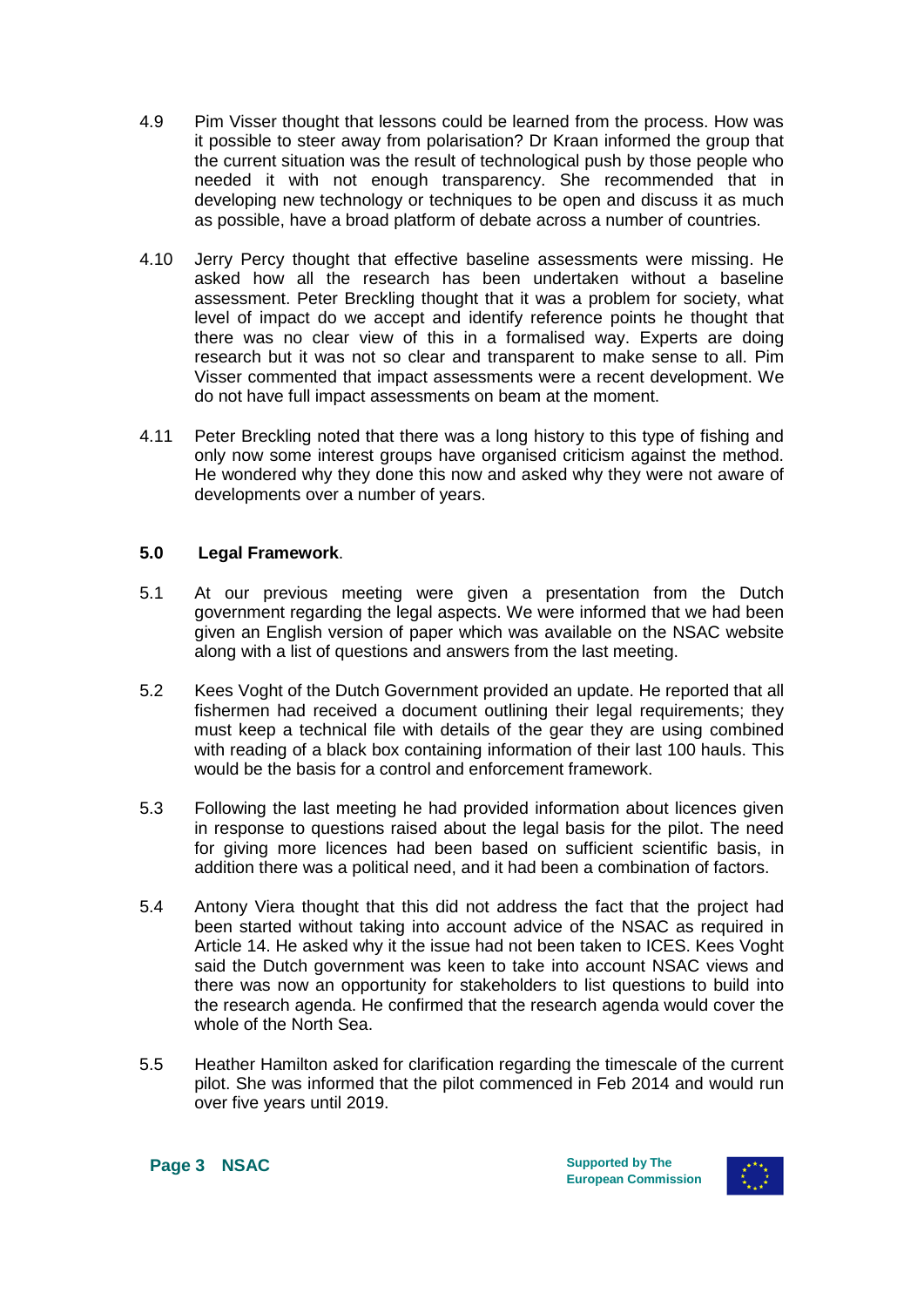- 5.6 Heather asked if an aim was to lift the ban on electric fishing. Kees said that they did not want an entire ban. Regarding control enforcement Heather asked if Pulse fishing had been tested at sea at electricity levels beyond legal limits. It was confirmed that such levels had been tested only in lab conditions and not at sea. Further assurance was sought that the 22 vessels granted derogation in 2007 represented no more than 15% of the fleet. Kees confirmed that this was within the limit as there were 420 registered vessels at that time. Kees was also able to confirm that the research complied with Article 31A of the technical regulations introduced in 2013. Heather asked for confirmation that the pilots were for research purposes only as some people may consider the numbers involved to be large scale. Kees informed the meeting that the research had been completed and that the vessels were now participating in the monitoring programme. Heather asked if there had been a focus on potential positives but thought there may also be negative effects and these should also be identified. Kees thought this to be a good point he welcomed changes in some of the wording of the future research agenda.
- 5.7 Peter Breckling asked if fishers could increase the power of the pulse beyond the legal limit. Kees informed the group that increasing the voltage does not increase the catch. Increased voltage levels will induce a coma in the fish preventing them from jumping and being caught. Black box improvements could be made but as the optimum level for catching fish was below the legal limit there was no benefit in monitoring all vessels. Peter thought that some people catching shrimp thought they could increase efficiency by exceeding voltage limits. He thought that we needed to monitor the situation and not rely on software only. Kees said that the government welcomed any evidence available and encouraged sharing of information.
- 5.8 Peter Breckling asked if a formal public consultation been arranged. Kees informed the group that there was not a formal public consultation, it was limited to NSAC, NGOs and science at a steering group level. He thought that there may be too much of a Dutch focus and not enough involvement from other countries. Jerry Percy agreed with this from a UK perspective a wider group was needed. Small scale fishermen had not been aware of what was going on, it was a development that potentially had a wide impact. Now they were aware they needed to take on board the international aspect. Kees acknowledged that they could have been more proactive but hoped that we could now catch up and exchange views. Peter Breckling highlighted the need to consider how the consultation and process and exchange of information could be optimised. He thought that the government thought that groups have the information they require, this is not always the case.

#### **6.0 Science and Knowledge.**

- 6.1 Marscha Rasenberg of IMARES gave a presentation. This was based on the questions that had been submitted by the group members.
	- 1. What monitoring systems are in place for discards and data collection?

Starting in April 2015 they will extend the discards programme to get a comprehensive view of the entire Dutch fleet. They want to extend the number of vessels in survey and want more activity from ongoing surveys.

**Page 4 • NSAC** Supported by The

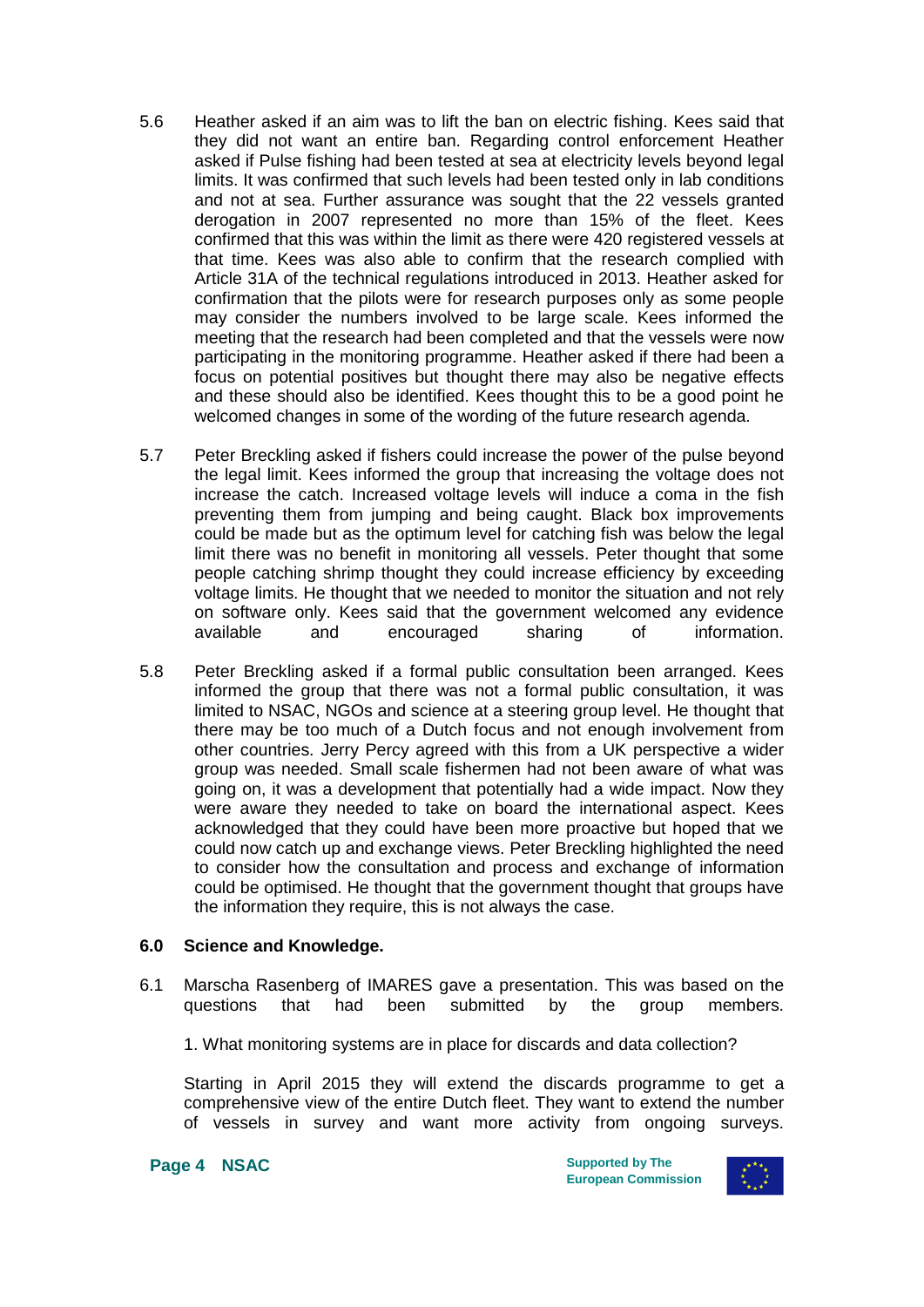2. Why is the entire fleet not involved in self-sampling?

It is not all involved due to the practicalities of time and effort. The group were concerned that not all 84 vessels in a pilot project had been used for research although all had been used for monitoring. Marscha responded by explaining that self-sampling is an intensive way of gathering information, it needs very intensive communication and 100 percent coverage does not always give the best sample. The best research and results tend to come from a tight well managed group. Irene Kingma was concerned that the government was using the rational of science for issuing licences but not using them all. Peter Breckling noted that sub sampling is a normal technique.

3. How much sampling is needed for discard monitoring? Are 5 observed trips enough?

They will use a combination of self-sampling for day and night over time of one week and monitor pulse technique at same time to see any differences. The will compare catches of pulse v's beam trawl to compare selectivity through seasons of vessels fishing side by side. If required they increase to 12 observed vessels with the rest self-sampling. Observers will look at damage to fish as well as discard rates. Monitoring will start in April 2015.

4. Does the research consider the impact on biomass?

They are doing some study in lab conditions. Starfish studied no reaction with razor clam and crab presenting some reaction. There is visible reaction from some species but the conclusion was that there is little impact on biomass with no significant increase in mortality. Early results show that pulse gear has a reduced penetration depth for sediment. More information was available on the Benthis website. <http://www.benthis.eu/en/benthis.htm> . There was no research ongoing for impact on plankton but this could be included in the research agenda if people consider it important.

5. What is the impact of Pulse fishing on cod?

There have been 3 laboratory studies. Results of one study found 50-70% of marketable cod showed injury and junior cod none. The study of June 2013 found no impact and final study in October 2014 4.5% injury. The group thought that it would be good to know how this compared to Beam trawling. It was agreed that this would be put into the next field study.

6. Will they be studying the amount of dead fish left behind?

They will be doing long term field testing in 3 areas and one closed area before and after to assess impact of different type of fishing. This had been done in the Benthis study and they want to scale this up in new project. This will be part of new tender which will be issued by the Dutch Government in April for work to start in June. It might not be IMARES that do the study as other establishments are interested in the work.

**Page 5 NSAC** Supported by The

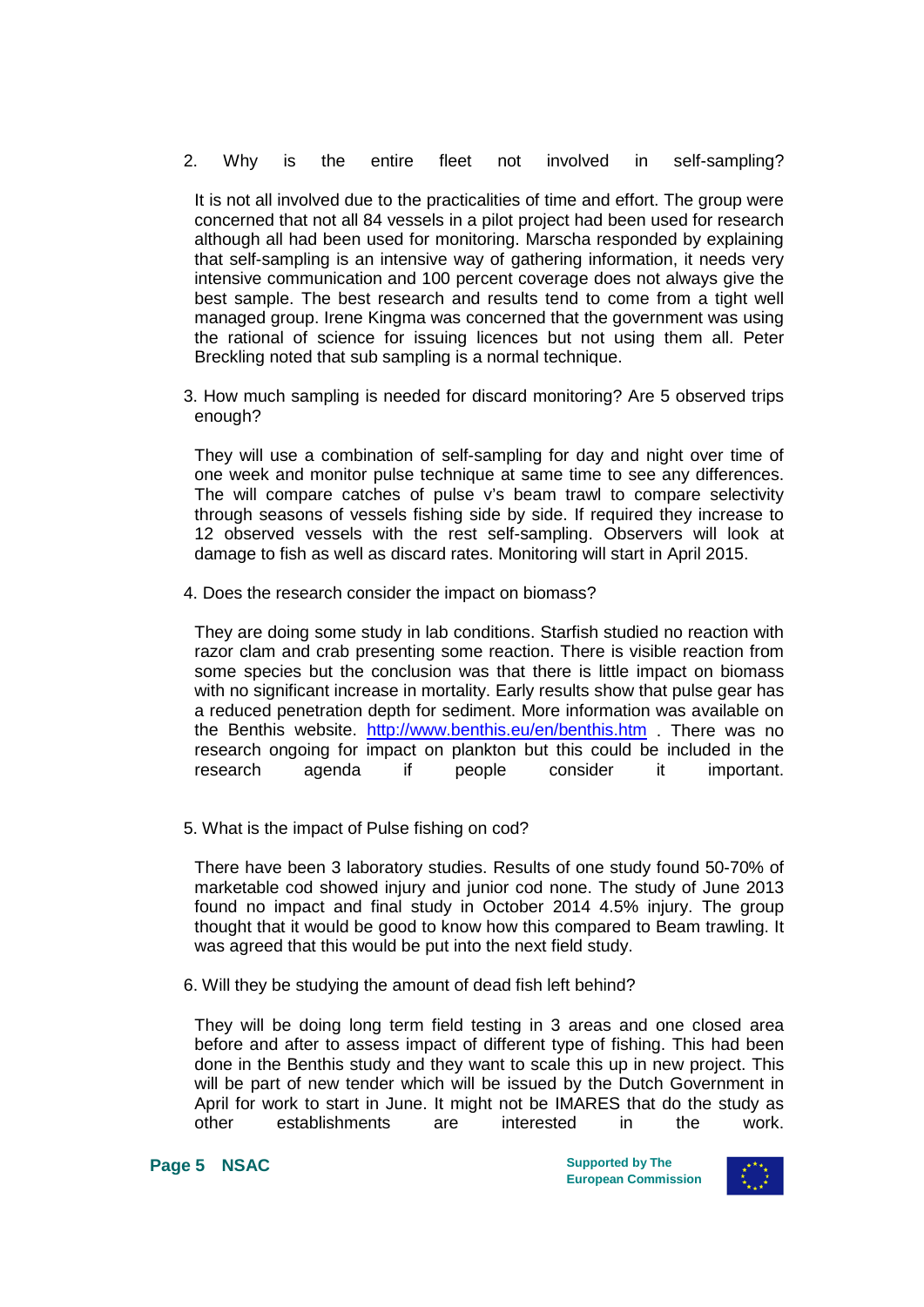7. Will there be further research on the impact on species with high survival rates for example skates and rays?

ILVO are working on this, exposure studies on dogfish showed that they all survived. There is an ongoing study to examine if exposure to pulse influences their searching for food behaviour. To date results have found no difference in in behaviour. Irene Kingma questioned if the dog fish was the best species to use as they have very high survival rates.

- 6.2 Irene Kingma noted that not all the NGO questions had been included. Peter Breckling replied that there was still a need to raise more questions it was not possible to clarify all questions during the meeting but there was still the opportunity to include further questions. We had been very optimistic to try to get all answers in one short meeting. To monitor future research it would be useful to have a benchmarking workshop. Interest groups should indicate their interest in a benchmark workshop to raise specific questions. If this was supported we would suggest it to the government. As an interim stage between now and further meetings Peter asked group members to detail further questions in writing, these would be included into our advice.
- 6.3 Henrik Lund asked what kind of mesh size was used for pulse. Multiple mesh sizes had been used in the trial; 80,100,120mm to see differences. He asked if the experiment would use traditional methods on one side of the vessel and an alternative on other. He was informed that this was not possible on twin rig, can only do one trawl with and one without. Henrik thought that this would depend on the vessel speed, there was no point in trawling with anything other than 80mm. There was a need to agree what the main goal of the science was.
- 6.4 Jerry Percy mentioned that there was an important socio economic impact that should be noted. Changing fresh water levels had stopped sole coming into the Thames estuary and these were swept up by pulse at the detriment of small scale fishers. Other considerations included a significantly depressed market for sole, caused by pulse sole fishing making traditional fishing in the south north sea financial unviable.
- 6.5 Jerry also highlighted the need for technical specification within the trials. He was of the opinion that pulse trawlers travelling at a slower speed could stun small fish and increase mortality rate it could also drive larger fish towards the net. There was a need to consider speed of trawl as it will have an impact on results. He mentioned concerns regarding razor clam fishing with electricity operating in Natura 2000 sites. A report done on elasmobranchs had reported that electric pulse could reflect a distress signal, attracts the species to an area. Salinity would also need to be considered as pulse impact many vary according to salinity. He would put all these concerns in writing and submit via the NSAC secretariat. Kees thanked him for his input stating that it was helpful to have this information to put into his tender document.
- 6.6 Peter Breckling asked if they would include non-commercial species in damage assessment studies. Marscha confirmed that all species would be assessed. Peter gave an example of mussels where in early stages of the lifecycle they will not settle if they experience adverse conditions. He asked of

**Page 6 NSAC Supported by The** 

**European Commission**

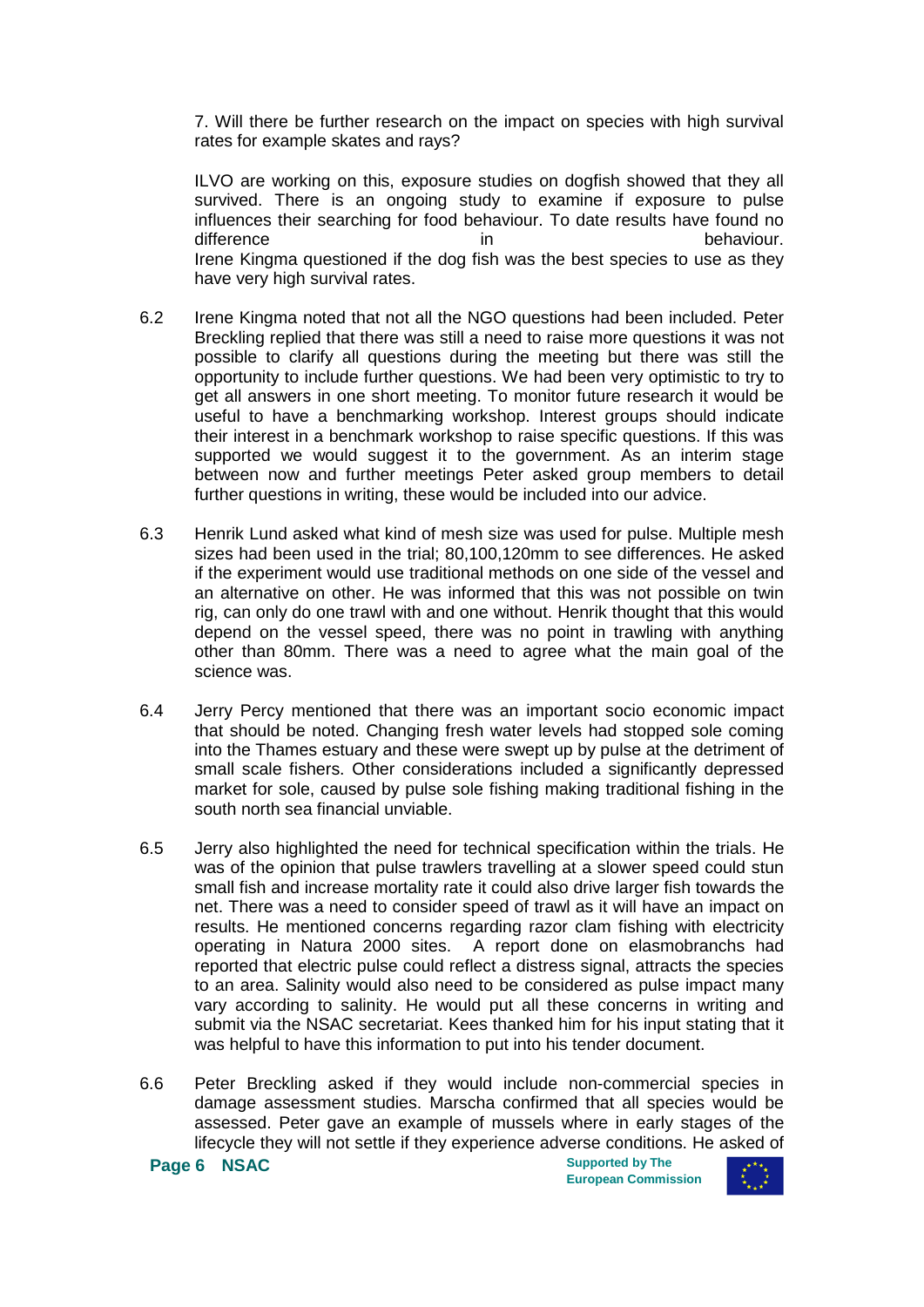the scientists would be able to replicate these conditions in the lab. It was through that this would also relate to shrimp.

- 6.7 Heather Hamilton expressed concern that given the limited knowledge of the technique the shrimp examples, included studies in Natura 2000 areas. She would be looking into the legal aspects of this, as appropriate assessment needs to be undertaken before pulse trawling can take place in Natura 2000 areas. Pim Visser thought that within Natura 2000 law, there was agreement to use the most innovative techniques as these are considered less detrimental than beam trawl with beam being phased out. It would be preferred if industry and environmental organisations get together to agree an approach rather than take the issue to court. This year appropriate assessments and renewal of agreements were ongoing. The agreement was based on replacement of beam by pulse trawling by 2016. There would be a new agreement from 2016. It was agreed that further investigation was required, an over view of each type of different fishery.
- 6.8 Antony Viera still had more questions about the levels of discard for plaice and sole. He would seek further clarification.

### **7.0 Development of NSAC Advice**

- 7.1 The group developed the draft paper which is attached in appendix 1. The amended paper would be presented to the Executive Committee for discussion at the meeting on 11<sup>th</sup> March.
- 7.2 It was agreed that the list of questions (Appendix 1 to the draft paper) would need further consideration and group members should review, add final questions and return to the rapporteur as soon as possible.

#### **8.0 Any Other Business**

8.1 There was no further business. The chair thanked all participants for their contribution.

#### **Actions**

| <b>Action</b>                                          | <b>Responsible</b>  |
|--------------------------------------------------------|---------------------|
| 1. Further questions to be sent to the secretariat for | <b>NSAC Members</b> |
| inclusion on the spreadsheet of questions and          | Secretariat         |
| comments. (6.2)                                        |                     |
| 2. Questions to be sent to Dutch Ministry and          | Secretariat         |
| <b>IMARES</b>                                          |                     |
| 3. Present the updated paper at the NSAC               | Peter Breckling     |
| Executive Committee meeting 11 <sup>th</sup> March     | Secretariat         |